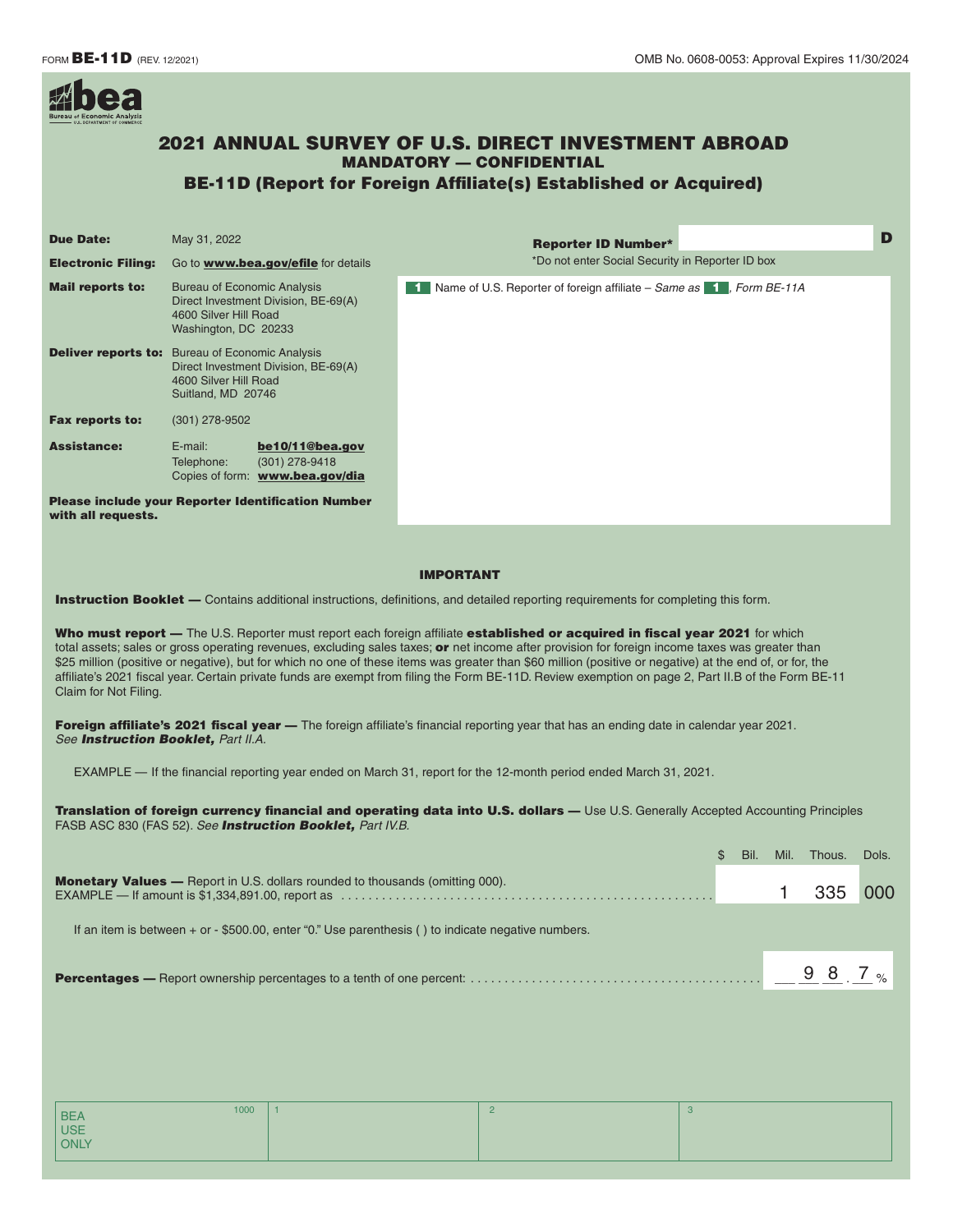# Listing of Foreign Affiliates Established or Acquired in FY 2021

| 5000                                       | Affiliate ID Number              |                |                     |                                                                           |              |      | Amount<br>(Thousands of U.S. dollars) |       |
|--------------------------------------------|----------------------------------|----------------|---------------------|---------------------------------------------------------------------------|--------------|------|---------------------------------------|-------|
| Name of foreign affiliate                  | $\Omega$                         |                |                     |                                                                           | \$           | Mil. | Thous.                                | Dols. |
| Country of location $\ldots \ldots$        | 2 - BEA USE ONLY                 |                | --Select Country--  | Total assets                                                              |              |      |                                       | 000   |
|                                            |                                  | $\Omega$       |                     | Total liabilities                                                         | 8            |      |                                       | 000   |
| Primary industry code                      |                                  | $\overline{3}$ | --Select ISI CODE-- | Sales or gross<br>operating revenues                                      | $\mathbf{Q}$ |      |                                       | 000   |
|                                            |                                  |                |                     | Net income (loss) after<br>foreign income tax                             | 10           |      |                                       | 000   |
| U.S. Reporter's percentage                 | Direct                           | 6              | Indirect            | Research and development                                                  | 11           |      |                                       |       |
| of ownership<br>5001                       | $\%$                             | 1              | $\%$                | performed BY the affiliate                                                |              |      | Amount                                | 000   |
|                                            | Affiliate ID Number<br>$\Omega$  |                |                     |                                                                           |              |      | (Thousands of U.S. dollars)           |       |
| Name of foreign affiliate                  | 2 - BEA USE ONLY                 |                |                     |                                                                           | \$           | Mil. | Thous.                                | Dols. |
| Country of location                        |                                  |                | --Select Country--  | Total assets                                                              |              |      |                                       | 000   |
| City of location                           |                                  | $\Omega$       |                     | Total liabilities                                                         |              |      |                                       | 000   |
| Primary industry code                      |                                  | 3              | --Select ISI CODE-- | Sales or gross<br>operating revenues                                      | 9            |      |                                       | 000   |
|                                            |                                  | $\overline{a}$ |                     | Net income (loss) after<br>foreign income $tax \ldots \ldots$             | 10           |      |                                       | 000   |
| U.S. Reporter's percentage<br>of ownership | 5 <sup>1</sup><br>Direct<br>$\%$ | 6              | Indirect<br>$\%$    | Research and development<br>performed BY the affiliate                    | 11           |      |                                       | 000   |
|                                            |                                  |                |                     |                                                                           |              |      |                                       |       |
| 5002                                       |                                  | 1              |                     |                                                                           |              |      | Amount                                |       |
|                                            | Affiliate ID Number<br>$\Omega$  |                |                     |                                                                           |              |      | (Thousands of U.S. dollars)           |       |
| Name of foreign affiliate                  | 2 - BEA USE ONLY                 |                |                     |                                                                           | \$           | Mil. | Thous.                                | Dols. |
| Country of location                        |                                  | $\Omega$       | --Select Country--  | Total assets                                                              | 8            |      |                                       | 000   |
| City of location                           |                                  |                |                     | Total liabilities                                                         |              |      |                                       | 000   |
|                                            |                                  | 3              | -Select ISI CODE--  | Sales or gross<br>operating revenues                                      | 9            |      |                                       | 000   |
| Number of employees                        | .                                |                |                     | Net income (loss) after<br>foreign income $\text{tax.}\ldots\ldots$       | 10           |      |                                       | 000   |
| U.S. Reporter's percentage<br>of ownership | 5<br>Direct<br>$\%$              | 6              | Indirect<br>$\%$    | Research and development<br>performed BY the affiliate                    | 11           |      |                                       | 000   |
| 5003                                       | <b>Affiliate ID Number</b>       | $\mathbf{1}$   |                     |                                                                           |              |      | Amount<br>(Thousands of U.S. dollars) |       |
|                                            | $\mathbf 0$                      |                |                     |                                                                           | \$           | Mil. | Thous.                                | Dols. |
| Name of foreign affiliate                  | 2 - BEA USE ONLY                 |                | -Select Country--   |                                                                           |              |      |                                       |       |
| Country of location                        |                                  | $\Omega$       |                     | Total assets                                                              | 8            |      |                                       | 000   |
|                                            |                                  | 3              |                     | Total liabilities<br>Sales or gross                                       | 9            |      |                                       | 000   |
|                                            |                                  | $\overline{4}$ | -Select ISI CODE--  | operating revenues                                                        | 10           |      |                                       | 000   |
| U.S. Reporter's percentage                 | 5<br><b>Direct</b>               | 6              | Indirect            | Net income (loss) after<br>foreign income tax<br>Research and development | 11           |      |                                       | 000   |

Additional foreign affiliates should be reported on additional copied sheets.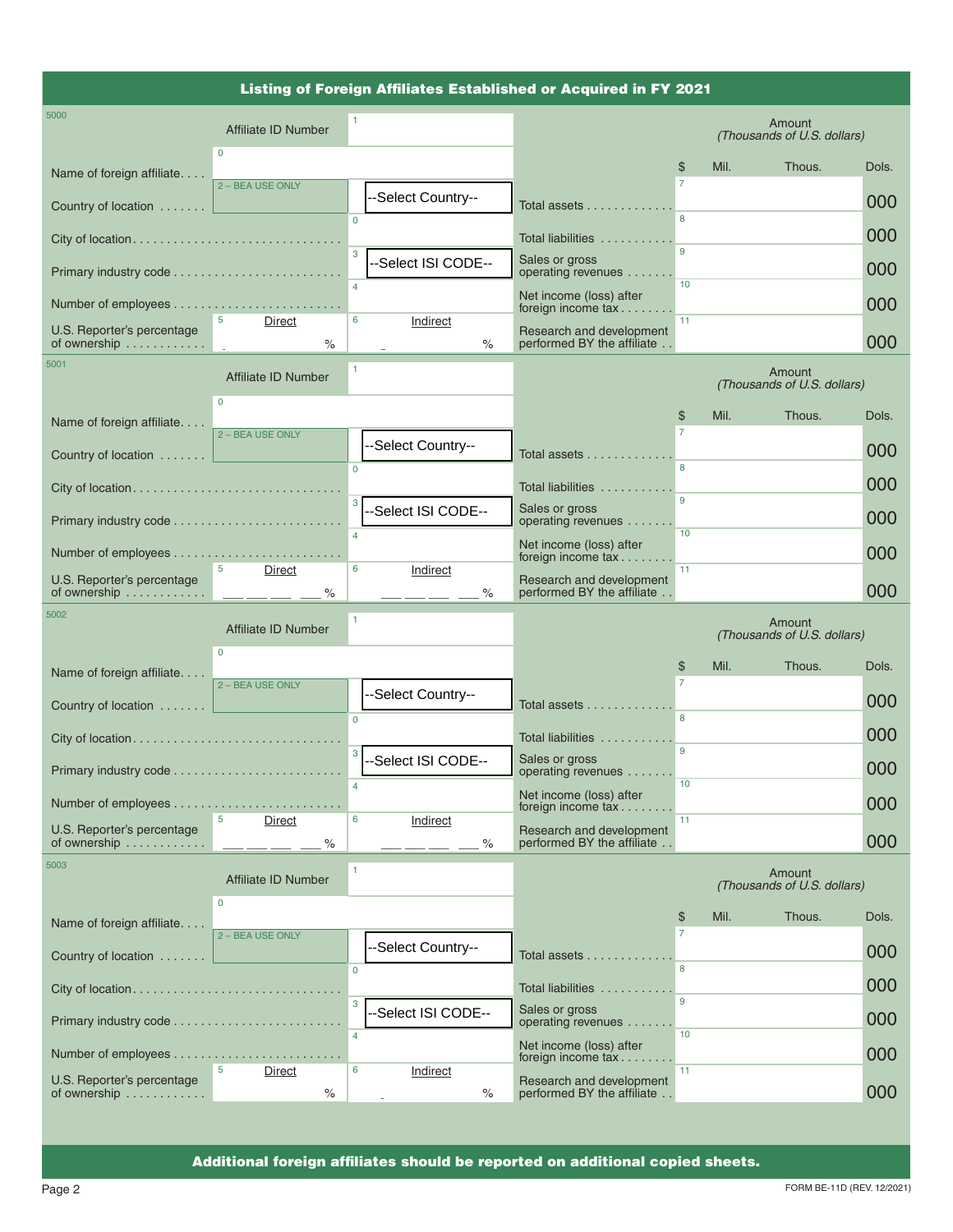# INSTRUCTIONS

Country of location — If the affiliate is engaged in petroleum shipping, other water transportation, or oil and gas drilling, and has operations spanning more than one country, use country of incorporation for country of location. For example, classify in country of incorporation an oil drilling rig that moves from country to country during the year.

Primary industry code (based on sales or gross operating revenues) — Provide the 4-digit ISI code in the industry group that accounts for the largest amount of the affiliate's sales. A list and a full explanation of the ISI codes are given in the **Guide to Industry** Classifications for International Surveys, 2017 located at [www.bea.gov/naics2017](http://www.bea.gov/naics2017). A summary list of ISI codes is provided on pages 5 and 6. To be considered a holding company (ISI code 5512), income from equity investments must be more than 50 percent of total income.

Number of employees — Employees on the payroll at the end of FY 2021 including part-time employees, but excluding temporary and contract employees not included on your payroll records. A count taken at some other date during the reporting period may be given provided it is a reasonable estimate of employees on the payroll at the end of FY 2021. If the number of employees at the end of FY 2021 (or when the count was taken) was unusually high or low due to temporary factors (e.g., a strike), enter the number of employees that reflects normal operations. If the number of employees fluctuates widely during the year due to seasonal business variations, report the average number of employees on the payroll during FY 2021. Base such an average on the number of employees on the payroll at the end of each pay period, month or quarter. If precise figures are not available, give your best estimate.

U.S. Reporter's Percentage of Ownership in the Foreign Affiliate: Calculation of ownership percentage — A U.S. Reporter's ownership interest in a foreign business enterprise may be directly held, indirectly held, or both. It is directly held if the U.S. Reporter itself holds the ownership interest in the foreign business enterprise. It is indirectly held if the U.S. Reporter holds an ownership interest in another foreign business enterprise that, in turn, owns the given foreign business enterprise. The U.S. Reporter must sum all direct and indirect lines of ownership interest in the foreign business enterprise to determine its ownership interest. Note — An associated group is deemed to be one U.S. Reporter. *See Instruction Booklet, Part II.C.* 

A U.S. Reporter's percentage of indirect ownership interest in a given foreign business enterprise is the product of the direct ownership percentage that the U.S. Reporter has in the first foreign business enterprise in the ownership chain, multiplied by that first enterprise's direct ownership percentage in the second enterprise in the chain, multiplied by the direct ownership percentages for all other intervening enterprises in the ownership chain, multiplied by the last intervening enterprise's direct ownership percentage in the given foreign business enterprise.

Sales or Gross Operating Revenues of Foreign Affiliate — Report gross operating revenues or gross sales minus returns, allowances, and discounts. **EXCLUDE** sales or consumption taxes levied directly on the consumer. **EXCLUDE** net value-added and excise taxes levied on manufacturers, wholesalers, and retailers.

Finance and leasing companies with ISI codes 5221, 5223, 5224, 5229, 5231, 5238, 5252, or 5331 report interest income. Insurance companies with ISI codes 5243 or 5249 report gross investment income. *Dealers in financial instruments and finance, insurance, and real estate companies see Special Instructions below.* 

Holding companies (ISI code 5512) must show total income. ISI code 5512 (holding company), is an invalid primary industry code if more than 50 percent of income generated, or expected to be generated, by the affiliate is from non-holding company activities.

# RESEARCH AND DEVELOPMENT

R&D is planned, creative work aimed at discovering new knowledge or developing new or significantly improved goods and services. This includes:

Basic research is the pursuit of new scientific knowledge or understanding that does not have specific immediate commercial objectives, although it may be in fields of present or potential commercial interest.

Applied research applies the findings of basic research or other existing knowledge toward discovering new scientific knowledge that has specific commercial objectives with respect to new products, services, processes, or methods.

Development is the systematic use of the knowledge or understanding gained from research or practical experience directed toward the production or significant improvement of useful products, services, processes, or methods, including the design and development of prototypes, materials, devices, and systems.

R&D includes the activities described above whether assigned to separate R&D organizational units of the company or carried out by company laboratories and technical groups not a part of an R&D organization.

#### EXCLUDE R&D expenditures for:

- Costs for routine product testing, quality control, and technical services unless they are an integral part of an R&D project
- Market research
- Efficiency surveys or management studies
- Literary, artistic, or historical projects, such as films, music, or books and other publications
- Prospecting or exploration for natural resources

INCLUDE wages, salaries, and related costs; materials and supplies consumed; depreciation on R&D property and equipment, cost of computer software used in R&D activities; utilities, such as telephone, electricity, water, and gas; travel costs and professional dues; property taxes and other taxes (except income taxes) incurred on account of the R&D organization or the facilities they use; insurance expenses; maintenance and repair, including maintenance of buildings and grounds; company overhead including: personnel, accounting, procurement and inventory, and salaries of research executives not on the payroll of the R&D organization.

EXCLUDE capital expenditures, expenditures for tests and evaluations once a prototype becomes a production model, patent expenses, and income taxes and interest.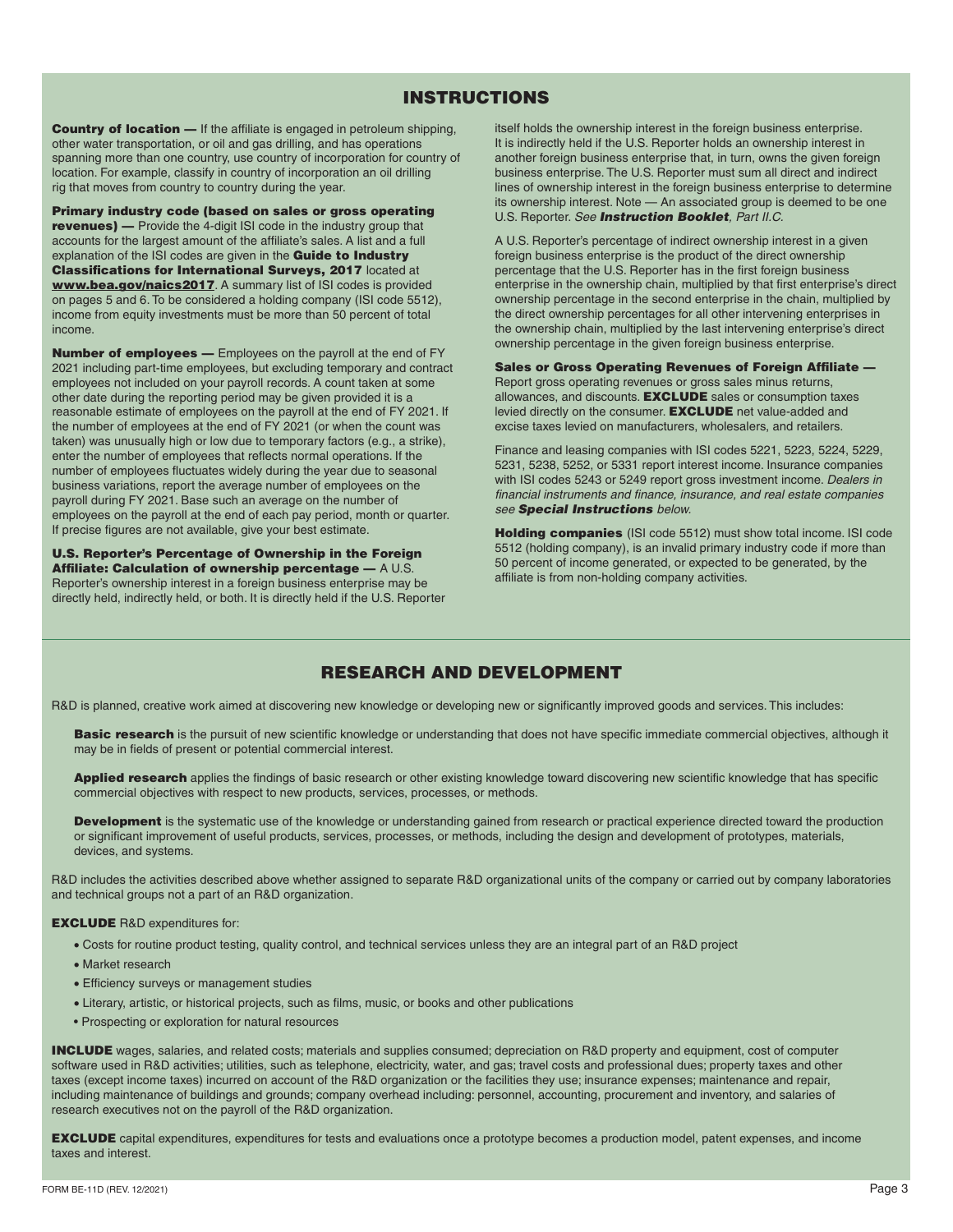#### SPECIAL INSTRUCTIONS FOR DEALERS IN FINANCIAL INSTRUMENTS, FINANCE COMPANIES, INSURANCE COMPANIES, AND REAL ESTATE COMPANIES

# A. Dealers in financial instruments (including securities, currencies, derivatives, and other financial instruments) and finance and insurance companies —

Sales or gross operating revenues:

INCLUDE income from explicit fees and commissions.

#### **EXCLUDE**

- Impairment losses as defined by FASB ASC 320 (FAS 115),
- Realized gains and losses on trading or dealing,
- Unrealized gains or losses, due to changes in the valuation of financial instruments, that flow through the income statement or are taken to other comprehensive income, and
- Goodwill impairment as defined by FASB ASC 350 (FAS 142).

#### B. Real estate companies —

#### Sales or gross operating revenues:

INCLUDE the revenues earned from the sale of real estate you own. Do not net the expenses against the revenues.

#### **EXCLUDE**

- Impairment losses as defined by FASB ASC 360 (FAS 144), and
- Goodwill impairment as defined by FASB ASC 350 (FAS 142).

#### C. Insurance companies —

#### Assets:

1. When there is a difference between the financial and operating data reported to the stockholders and the data reported in the annual statement to an insurance department, prepare the BE-11 on the same basis as the annual report to the stockholders.

Valuation should be according to normal commercial accounting procedures, not at rates promulgated by national insurance departments, e.g., INCLUDE assets not acceptable for inclusion in the annual statement to an insurance department, such as: 1. non-trusteed or free account assets, and 2. nonadmitted assets, including furniture and equipment, agents' debit balances, and all receivables deemed to be collectible.

2. Do not **INCLUDE** assets of the U.S. Reporter held in the country of location of the affiliate and that are for the benefit of the U.S. Reporter's policyholders in the data reported for the affiliate.

#### Sales or gross operating revenues:

**INCLUDE** items such as earned premiums, annuity considerations, gross investment income, and items of a similar nature.

#### **EXCLUDE**

- Income from equity investments in unconsolidated business enterprises, and
- Certain gains (losses).

Calculate premiums earned by companies engaged in insurance activities as direct premiums written (including renewals) net of cancellations, plus reinsurance premiums assumed, minus reinsurance premiums ceded, plus unearned premiums at the beginning of the year, minus unearned premiums at the end of the year.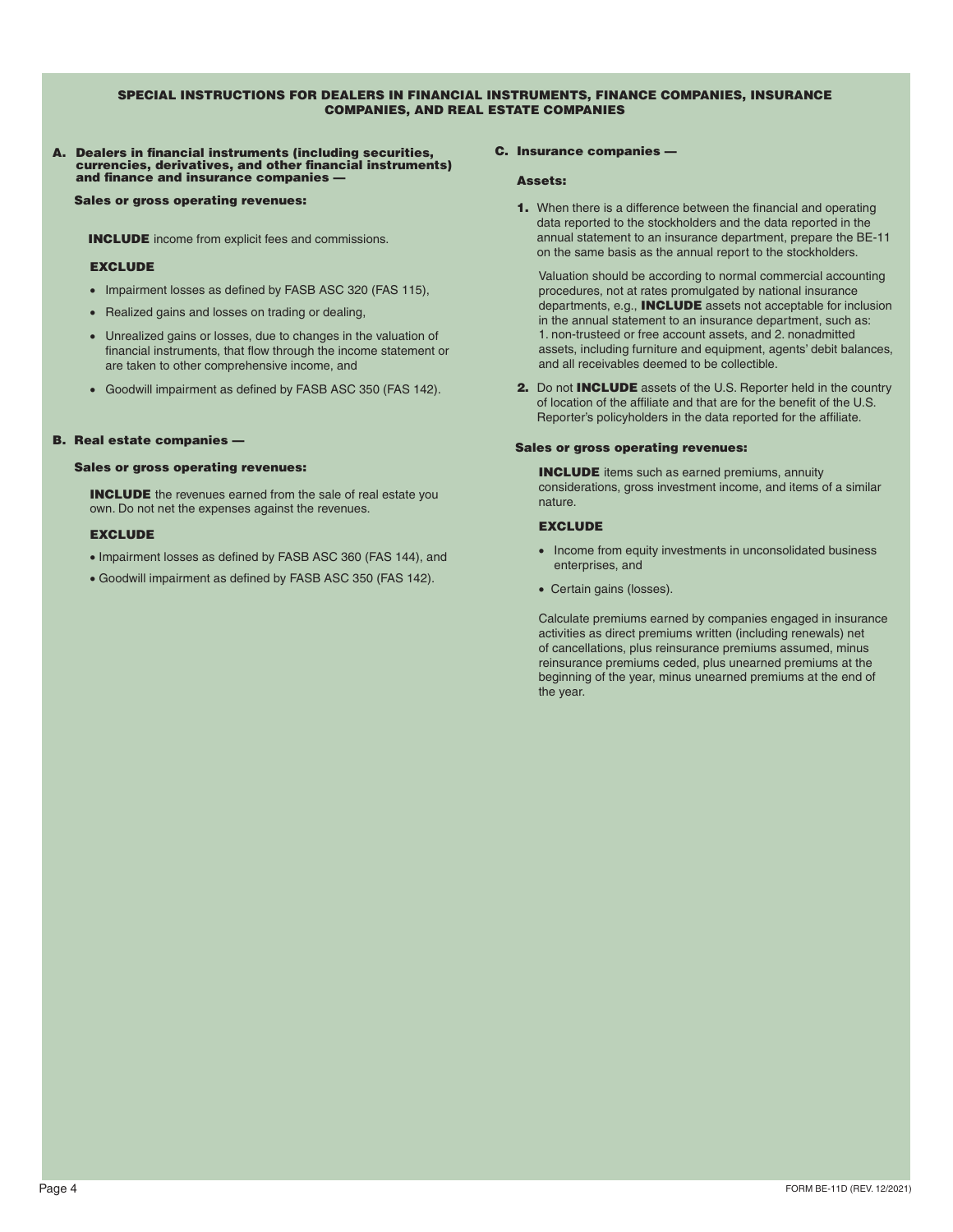#### Summary of Industry Classifications

For a full explanation of each code see **[www.bea.gov/naics2017](http://www.bea.gov/naics2017)**

#### Agriculture, Forestry, Fishing, and Hunting

- 1110 Crop production<br>1120 Animal production 1120 Animal production and aquaculture<br>1130 Forestry and logging
- 1130 Forestry and logging<br>1140 Fishing hunting and
- 1140 Fishing, hunting, and trapping<br>1150 Support activities for agriculture
- Support activities for agriculture and forestry

#### Mining

2111 Oil and gas extraction 2121 Coal<br>2123 Nonn Nonmetallic minerals 2124 Iron ores 2125 Gold and silver ores 2126 Copper, nickel, lead, and zinc ores 2127 Other metal ores 2132 Support activities for oil and gas operations 2133 Support activities for mining, except for oil and gas operations

# Utilities

- 2211 Electric power generation,
- transmission, and distribution
- 2212 Natural gas distribution
- 2213 Water, sewage, and other systems

### Construction

- 2360 Construction of buildings
- 2370 Heavy and civil engineering construction 2380 Specialty trade contractors

#### Manufacturing

- 3111 Animal foods 3112 Grain and oilseed milling 3113 Sugar and confectionery products<br>3114 Fruit and vegetable preserving and Fruit and vegetable preserving and
- specialty foods
- 3115 Dairy products<br>3116 Meat products
- 3116 Meat products<br>3117 Seafood produ
- Seafood product preparation and packaging
- 3118 Bakery products and tortillas<br>3119 Other food products Other food products
- 
- 3121 Beverages<br>3122 Tobacco 3122 Tobacco<br>3130 Textile m
- 
- 3130 Textile mills<br>3140 Textile prod 3140 Textile product mills<br>3150 Apparel
- Apparel
- 3160 Leather and allied products<br>3210 Wood products
- 3210 Wood products<br>3221 Pulp paper and
- 3221 Pulp, paper, and paperboard mills<br>3222 Converted paper products
- 3222 Converted paper products<br>3231 Printing and related suppo
- Printing and related support activities 3242 Integrated petroleum refining and
- extraction
- 3243 Petroleum refining without extraction<br>3244 Asphalt and other petroleum and
- Asphalt and other petroleum and coal products
- 3251 Basic chemicals<br>3252 Resins, syntheti
- Resins, synthetic rubbers, and artificial and synthetic fibers and filaments
- 3253 Pesticides, fertilizers, and other agricultural chemicals
- 3254 Pharmaceuticals and medicines<br>3255 Paints, coatings, and adhesives
- 3255 Paints, coatings, and adhesives<br>3256 Soap, cleaning compounds, and Soap, cleaning compounds, and
	- toilet preparations
- 3259 Other chemical products and preparations
- 3261 Plastics products<br>3262 Rubber products
- 3262 Rubber products<br>3271 Clay products and
- 3271 Clay products and refractories<br>3272 Glass and glass products
- 3272 Glass and glass products<br>3273 Cement and concrete prod
- 3273 Cement and concrete products<br>3274 Lime and gynsum products
- 3274 Lime and gypsum products<br>3279 Other nonmetallic mineral p
- 3279 Other nonmetallic mineral products<br>3311 Iron and steel mills
- 3311 Iron and steel mills<br>3312 Steel products from
- Steel products from purchased steel 3313 Alumina and aluminum production
	- and processing
- 3314 Nonferrous metal (except aluminum) production and processing
- 3315 Foundries<br>3321 Forging an
- 3321 Forging and stamping<br>3322 Cutlery and hand tools
- 3322 Cutlery and hand tools<br>3323 Architectural and struct
- 3323 Architectural and structural metals<br>3324 Boilers, tanks, and shipping contair
- 3324 Boilers, tanks, and shipping containers<br>3325 Hardware
- 3325 Hardware<br>3326 Spring and
- 3326 Spring and wire products<br>3327 Machine shop products, ti
	- Machine shop products, turned products, and screws, nuts, and bolts
- 3328 Coating, engraving, heat treating,
- and allied activities
- 3329 Other fabricated metal products<br>3331 Agriculture, construction, and mi Agriculture, construction, and mining
- machinery
- 3332 Industrial machinery<br>3333 Commercial and serve
	- Commercial and service industry machinery
- 3334 Ventilation, heating, air-conditioning, and commercial refrigeration equipment
- 3335 Metalworking machinery<br>3336 Engines. turbines. and po
- Engines, turbines, and power
- transmission equipment
- 3339 Other general purpose machinery<br>3341 Computer and peripheral equipme
- 3341 Computer and peripheral equipment<br>3342 Communications equipment
- 3342 Communications equipment<br>3343 Audio and video equipment
- 3343 Audio and video equipment<br>3344 Semiconductors and other Semiconductors and other
- electronic components
- 3345 Navigational, measuring, electromedical,
- and control instruments 3346 Manufacturing and reproducing
- magnetic and optical media
- 3351 Electric lighting equipment<br>3352 Household appliances
- 3352 Household appliances<br>3353 Electrical equipment Electrical equipment
- 3359 Other electrical equipment and components
- 3361 Motor vehicles<br>3362 Motor vehicle b
- 3362 Motor vehicle bodies and trailers<br>3363 Motor vehicle parts
- Motor vehicle parts
- 3364 Aerospace products and parts<br>3365 Railroad rolling stock
- 3365 Railroad rolling stock<br>3366 Shin and boat building
- 3366 Ship and boat building<br>3369 Other transportation ed
- 3369 Other transportation equipment<br>3370 Furniture and related products
- 3370 Furniture and related products<br>3391 Medical equipment and supplie
- 3391 Medical equipment and supplies<br>3399 Other miscellaneous manufacturi Other miscellaneous manufacturing

FORM BE-11D (REV. 12/2021) Page 5

# Wholesale Trade, Durable Goods

- 4231 Motor vehicle and motor vehicle parts and supplies
- 

electronic goods

4241 Paper and paper product<br>4242 Drugs and druggists' sung 4242 Drugs and druggists' sundries<br>4243 Apparel, piece goods, and not 4243 Apparel, piece goods, and notions<br>4244 Grocery and related product 4244 Grocery and related product<br>4245 Farm product raw material 4245 Farm product raw material<br>4246 Chemical and allied produc 4246 Chemical and allied products<br>4247 Petroleum and petroleum pro 4247 Petroleum and petroleum products<br>4248 Beer, wine, and distilled alcoholic Beer, wine, and distilled alcoholic

beverage

Retail Trade

and Agents and Brokers

4450 Food and beverage<br>4461 Health and persona 4461 Health and personal care<br>4471 Gasoline stations 4471 Gasoline stations<br>4480 Clothing and cloth

4520 General merchandise 4530 Miscellaneous store retailers<br>4540 Non-store retailers Non-store retailers

4810 Air transportation 4821 Rail transportation<br>4833 Petroleum tanker o

4232 Furniture and home furnishing<br>4233 Lumber and other construction 4233 Lumber and other construction materials<br>4234 Professional and commercial

Household appliances, and electrical and

- Professional and commercial equipment and supplies
- 4235 Metal and mineral (except petroleum)<br>4236 Household appliances, and electrical

4237 Hardware, and plumbing and heating equipment and supplies 4238 Machinery, equipment, and supplies<br>4239 Miscellaneous durable goods Miscellaneous durable goods

Wholesale Trade, Nondurable Goods

4249 Miscellaneous nondurable goods

4251 Wholesale electronic markets and agents and brokers

4410 Motor vehicle and parts dealers<br>4420 Furniture and home furnishings 4420 Furniture and home furnishings<br>4431 Electronics and appliance 4431 Electronics and appliance<br>4440 Building material and gard Building material and garden equipment and supplies dealers

4480 Clothing and clothing accessories<br>4510 Sporting goods, hobby, book, and 4510 Sporting goods, hobby, book, and music<br>4520 General merchandise

Transportation and Warehousing

4850 Transit and ground passenger transportation

and natural gas 4868 Other pipeline transportation<br>4870 Scenic and sightseeing trans 4870 Scenic and sightseeing transportation<br>4880 Support activities for transportation Support activities for transportation

4920 Couriers and messengers<br>4932 Petroleum storage for hire Petroleum storage for hire 4939 Other warehousing and storage

Petroleum tanker operations 4839 Other water transportation 4840 Truck transportation

4863 Pipeline transportation of crude oil, refined petroleum products,

Wholesale Trade, Electronic Markets